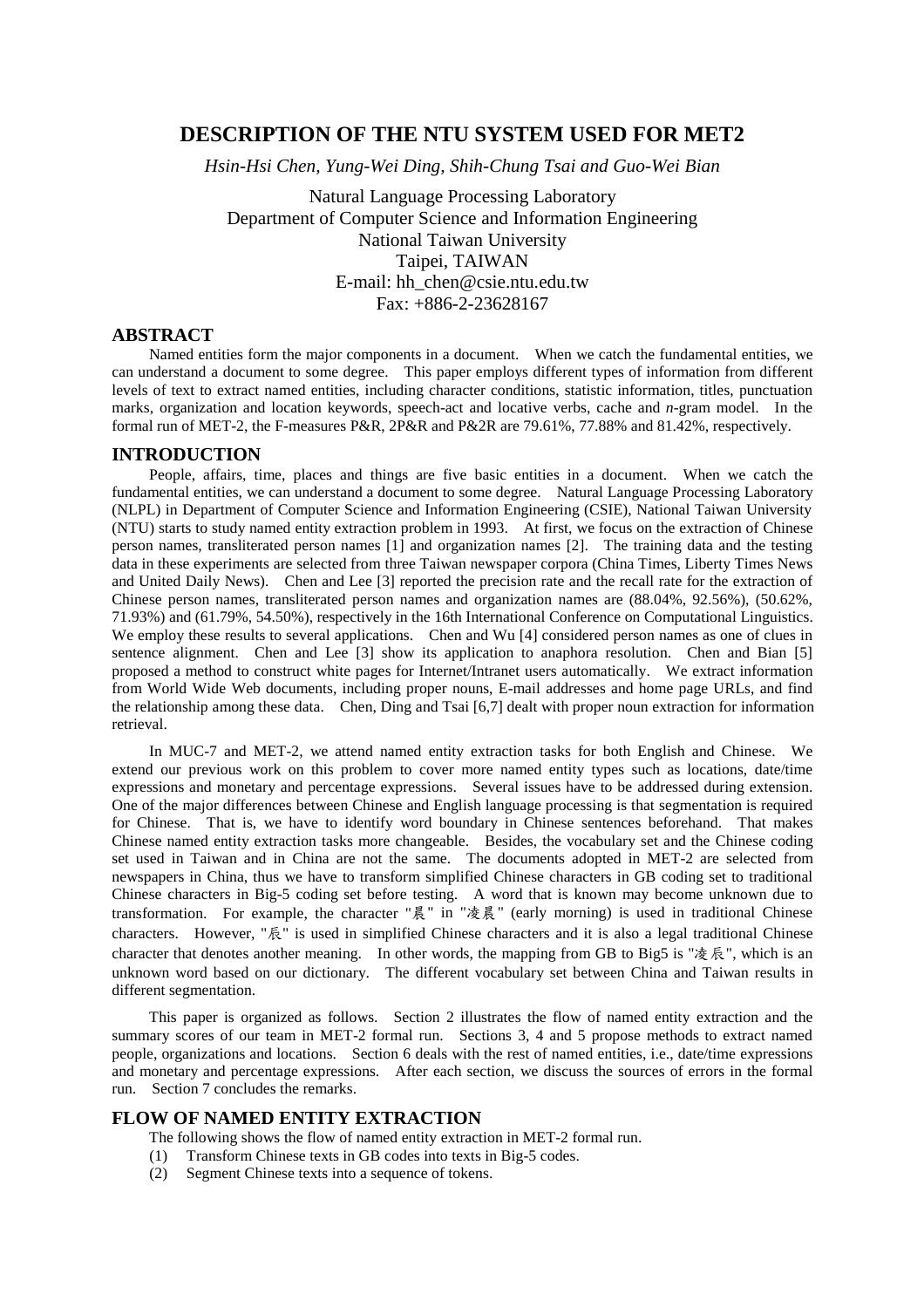- (3) Identify named people.
- (4) Identify named organizations.
- (5) Identify named locations.
- (6) Use n-gram model to identify named organizations/locations.
- (7) Identify the rest of named expressions.
- (8) Transform the results in Big-5 codes into the results in GB codes.

Steps (1) and (2) form the preprocessing of the named entity extraction tasks. As mentioned in Section 1, Big-5 traditional character set and GB simplified character set are adopted in Taiwan and in China, respectively. Our system is developed on the basis of Big-5 codes, so that the transformation of the official documents in MET-2 into the documents in terms of Big-5 codes is necessary. Characters used both in simplified character set and tradition character set always result in error mapping. For example, 旅随 vs. 旅游, 報導 vs. 報道, 最後| vs. 最后|, 那麼| vs. 那么|, 準|確 vs. 准|確, |並|不是 vs. |并|不是, |幾|十年 vs. |几|十年, 長時間|裡 vs. 長時間里, 好像 vs. 好象, 由於 vs. 由于, and so on.

A Chinese sentence is composed of a sequence of characters without any word boundary. Step (2) tries to identify words on the basis of a dictionary and segmentation strategies. We list all the possible words by dictionary look-up, and then resolve ambiguities by segmentation strategies. Our dictionary is trained from CKIP corpus [8], of which articles are collected from Taiwan newspapers, magazines, and so on. The vocabulary used in MET-2 documents may be different from the vocabulary trained from Taiwan corpora, so that more unknown words are introduced. For example, "人工智慧" vs. "人工智能", "軟體" vs. "軟件", "紐 西蘭" vs. "新西蘭", "肯亞" vs. "肯尼亞", and so on. That will interfere with the named entity extraction because named entities are often unknown words too.

Table 1 summarizes the results of MET-2 formal run of our team. The F-measures in terms of P&R, 2P&R, and P&2R are 79.61%, 77.88% and 81.42%, respectively. The recall rate and the precision rate (object scores) for the extraction of name, time and number expressions are (85%, 79%), (91%, 98%) and (95%, 85%), respectively. We will discuss the major errors for each type of named entities.

#### **NAMED PEOPLE EXTRACTION**

The naming methods are totally different for Chinese person names and transliterated person names. The following two subsections deal with each of them.

#### **Identification of Chinese Person Names**

Chinese person names are composed of surnames and names. Most Chinese surnames are single character and some rare ones are two characters. The following shows three different types:

- (1) Single character like '趟', 錢', '孫' and ' $\ddot{\hat{\Sigma}}$ '.
- (2) Two characters like '歐陽' and '上官'.
- (3) Two surnames together like ' $\frac{3}{7}$   $\frac{1}{7}$ .

Most names are two characters and some rare ones are single characters. Theoretically, every character can be considered as names rather than a fixed set. Thus the length of Chinese person names ranges from 2 to 6 characters.

Three kinds of recognition strategies are adopted:

- (1) name-formulation rules
- (2) context clues, e.g., titles, positions, speech-act verbs, and so on
- (3) cache

Name-formulation rules form the baseline model. It proposes possible candidates. The context clues add extra scores to the candidates. Cache records the occurrences of all the possible candidates in a paragraph. If a candidate appears more than once, it has high tendency to be a person name. The following illustrates each strategy in details.

Name-formulation rules are trained from a person name corpus in Taiwan [9]. It contains 1 million Chinese person names. Each contains surname, name and sex. During training, we divide the corpus into two partitions according to sex of persons. In our method, we postulate that the formulation of names is different for male and female. At first, we get 598 surnames from this 1M person name corpus, and then compute the probabilities of these characters to be surnames. Of these, surnames of very low frequency like " y", "N", *etc*., are removed from this set to avoid too much false alarms. Only 541 surnames are left, and are used to trigger the person name identification system. Next, the probability of a Chinese character to be the first character (the second character) of a name is computed for male and female, separately.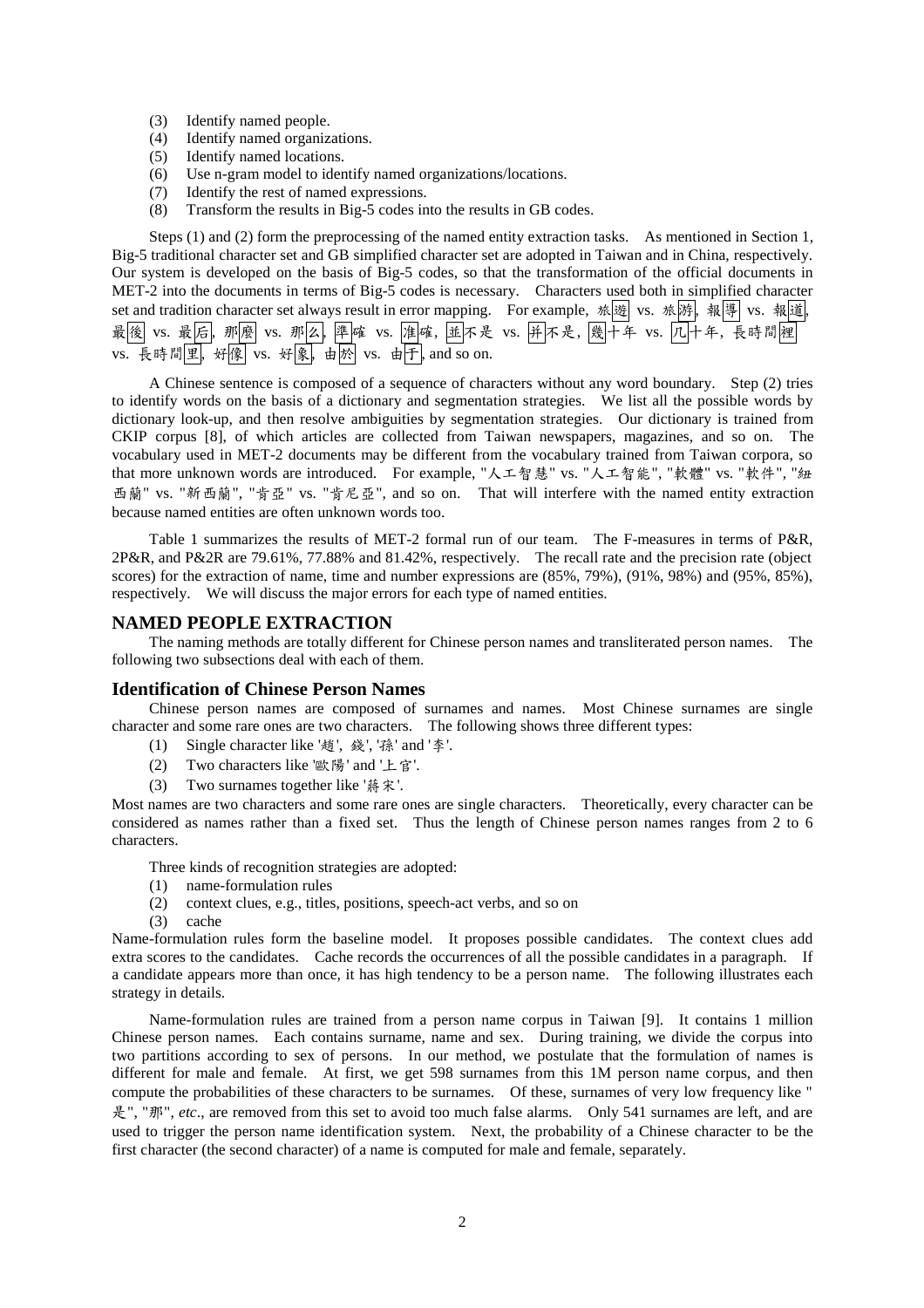|                   | POS              | ACT              | <b>COR</b>       | PAR              | <b>INC</b>       | MIS              | SPU              | <b>NON</b>       | <b>REC</b>       | PRE              | <b>UND</b>       | OVG              | <b>SUB</b>       | ERR              |
|-------------------|------------------|------------------|------------------|------------------|------------------|------------------|------------------|------------------|------------------|------------------|------------------|------------------|------------------|------------------|
| <b>SUB</b>        | <b>TASK</b>      | <b>SCORE</b>     |                  |                  |                  |                  |                  |                  |                  |                  |                  |                  |                  |                  |
| enamex            |                  |                  |                  |                  |                  |                  |                  |                  |                  |                  |                  |                  |                  |                  |
| organization      | 377              | 344              | 293              | $\boldsymbol{0}$ | 7                | 77               | 44               | $\mathbf{0}$     | 78               | 85               | 20               | 13               | $\sqrt{2}$       | 30               |
| person            | 174              | 215              | 159              | $\boldsymbol{0}$ | $\boldsymbol{0}$ | 15               | 56               | $\mathbf{0}$     | 91               | 74               | 9                | 26               | $\boldsymbol{0}$ | 31               |
| location          | 750              | 842              | 583              | $\boldsymbol{0}$ | 65               | 102              | 194              | $\mathbf{0}$     | 78               | 69               | 14               | 23               | 10               | 38               |
|                   | $\boldsymbol{0}$ |                  | $\boldsymbol{0}$ | $\boldsymbol{0}$ | $\boldsymbol{0}$ | $\boldsymbol{0}$ | $\boldsymbol{0}$ | $\boldsymbol{0}$ | $\mathbf{0}$     | $\boldsymbol{0}$ | $\boldsymbol{0}$ | $\boldsymbol{0}$ | $\boldsymbol{0}$ | $\boldsymbol{0}$ |
| other             |                  | $\boldsymbol{0}$ |                  |                  |                  |                  |                  |                  |                  |                  |                  |                  |                  |                  |
| timex             |                  |                  |                  |                  |                  |                  |                  |                  |                  |                  |                  |                  |                  |                  |
| date              | 380              | 410              | 359              | $\boldsymbol{0}$ | $\boldsymbol{0}$ | 21               | 51               | $\mathbf{0}$     | 94               | 88               | 6                | 12               | $\boldsymbol{0}$ | 17               |
| time              | 43               | 60               | 42               | $\boldsymbol{0}$ | $\boldsymbol{0}$ | $\mathbf{1}$     | 18               | $\boldsymbol{0}$ | 98               | 70               | $\overline{2}$   | 30               | $\boldsymbol{0}$ | 31               |
| other             | $\mathbf{0}$     | $\boldsymbol{0}$ | $\mathbf{0}$     | $\boldsymbol{0}$ | $\boldsymbol{0}$ | $\boldsymbol{0}$ | $\boldsymbol{0}$ | $\mathbf{0}$     | $\boldsymbol{0}$ | $\boldsymbol{0}$ | $\boldsymbol{0}$ | $\boldsymbol{0}$ | $\boldsymbol{0}$ | $\boldsymbol{0}$ |
| numex             |                  |                  |                  |                  |                  |                  |                  |                  |                  |                  |                  |                  |                  |                  |
| money             | 52               | 52               | 51               | $\boldsymbol{0}$ | $\boldsymbol{0}$ | 1                | 1                | $\mathbf{0}$     | 98               | 98               | $\boldsymbol{2}$ | $\overline{c}$   | $\boldsymbol{0}$ | $\overline{4}$   |
| percent           | 47               | 40               | 39               | $\boldsymbol{0}$ | $\boldsymbol{0}$ | 8                | $\mathbf{1}$     | $\mathbf{0}$     | 83               | 98               | 17               | 3                | $\boldsymbol{0}$ | 19               |
| other             | $\boldsymbol{0}$ | $\boldsymbol{0}$ | $\boldsymbol{0}$ | $\boldsymbol{0}$ | $\boldsymbol{0}$ | $\boldsymbol{0}$ | $\boldsymbol{0}$ | $\mathbf{0}$     | $\boldsymbol{0}$ | $\boldsymbol{0}$ | $\boldsymbol{0}$ | $\boldsymbol{0}$ | $\boldsymbol{0}$ | $\boldsymbol{0}$ |
| <b>SECT</b>       | <b>SCORE</b>     |                  |                  |                  |                  |                  |                  |                  |                  |                  |                  |                  |                  |                  |
| DOC               | $\boldsymbol{0}$ | $\boldsymbol{0}$ | $\boldsymbol{0}$ | $\boldsymbol{0}$ | 0                | $\boldsymbol{0}$ | $\boldsymbol{0}$ | $\boldsymbol{0}$ | $\boldsymbol{0}$ | $\boldsymbol{0}$ | $\boldsymbol{0}$ | $\boldsymbol{0}$ | $\boldsymbol{0}$ | $\boldsymbol{0}$ |
| AU                | $\boldsymbol{0}$ | $\boldsymbol{0}$ | $\boldsymbol{0}$ | $\boldsymbol{0}$ | $\boldsymbol{0}$ | $\boldsymbol{0}$ | $\boldsymbol{0}$ | $\boldsymbol{0}$ | $\boldsymbol{0}$ | $\boldsymbol{0}$ | $\boldsymbol{0}$ | $\boldsymbol{0}$ | $\boldsymbol{0}$ | $\boldsymbol{0}$ |
| <b>AUTHOR</b>     | $\boldsymbol{0}$ | $\boldsymbol{0}$ | $\boldsymbol{0}$ | $\boldsymbol{0}$ | $\boldsymbol{0}$ | $\boldsymbol{0}$ | $\boldsymbol{0}$ | $\mathbf{0}$     | $\boldsymbol{0}$ | $\boldsymbol{0}$ | $\boldsymbol{0}$ | $\boldsymbol{0}$ | $\boldsymbol{0}$ | $\boldsymbol{0}$ |
| <b>CAT</b>        | $\boldsymbol{0}$ | $\boldsymbol{0}$ | $\boldsymbol{0}$ | $\boldsymbol{0}$ | $\boldsymbol{0}$ | $\boldsymbol{0}$ | $\boldsymbol{0}$ | $\boldsymbol{0}$ | $\boldsymbol{0}$ | $\boldsymbol{0}$ | $\boldsymbol{0}$ | $\boldsymbol{0}$ | $\boldsymbol{0}$ | $\boldsymbol{0}$ |
| <b>DATE</b>       | $\boldsymbol{0}$ | $\mathbf{0}$     | $\mathbf{0}$     | $\boldsymbol{0}$ | $\boldsymbol{0}$ | $\boldsymbol{0}$ | $\mathbf{0}$     | $\mathbf{0}$     | $\mathbf{0}$     | $\boldsymbol{0}$ | $\boldsymbol{0}$ | $\boldsymbol{0}$ | $\boldsymbol{0}$ | $\boldsymbol{0}$ |
| <b>HEADLINE</b>   | 144              | 138              | 105              | $\boldsymbol{0}$ | 7                | 32               | 26               | $\mathbf{0}$     | 73               | 76               | 22               | 19               | 6                | 38               |
| HL.               | 50               | 54               | 38               | $\boldsymbol{0}$ | 4                | 8                | 12               | $\boldsymbol{0}$ | 76               | 70               | 16               | 22               | 10               | 39               |
| ID                | $\boldsymbol{0}$ | $\boldsymbol{0}$ | $\mathbf{0}$     | $\boldsymbol{0}$ | $\boldsymbol{0}$ | $\boldsymbol{0}$ | $\boldsymbol{0}$ | $\mathbf{0}$     | $\boldsymbol{0}$ | $\boldsymbol{0}$ | $\boldsymbol{0}$ | $\boldsymbol{0}$ | $\boldsymbol{0}$ | $\boldsymbol{0}$ |
| <b>NUM</b>        | $\boldsymbol{0}$ | $\boldsymbol{0}$ | $\boldsymbol{0}$ | $\boldsymbol{0}$ | $\boldsymbol{0}$ | $\boldsymbol{0}$ | $\boldsymbol{0}$ | $\mathbf{0}$     | $\boldsymbol{0}$ | $\boldsymbol{0}$ | $\boldsymbol{0}$ | $\boldsymbol{0}$ | $\boldsymbol{0}$ | $\boldsymbol{0}$ |
| <b>TEXT</b>       | 3452             | 3734             | 2871             | $\boldsymbol{0}$ | 171              | 410              | 692              | $\mathbf{0}$     | 83               | 77               | 12               | 19               | 6                | 31               |
| OBJ               | <b>SCORE</b>     |                  |                  |                  |                  |                  |                  |                  |                  |                  |                  |                  |                  |                  |
| enamex            | 1301             | 1401             | 1107             | $\boldsymbol{0}$ | $\boldsymbol{0}$ | 194              | 294              | $\boldsymbol{0}$ | 85               | 79               | 15               | 21               | $\boldsymbol{0}$ | 31               |
| numex             | 99               | 92               | 90               | $\boldsymbol{0}$ | $\boldsymbol{0}$ | 9                | $\boldsymbol{2}$ | $\boldsymbol{0}$ | 91               | 98               | 9                | $\mathbf{2}$     | $\boldsymbol{0}$ | 11               |
| timex             | 423              | 470              | 401              | $\boldsymbol{0}$ | $\boldsymbol{0}$ | 22               | 69               | $\mathbf{0}$     | 95               | 85               | 5                | 15               | $\boldsymbol{0}$ | 18               |
| <b>SLOT</b>       | <b>SCORE</b>     |                  |                  |                  |                  |                  |                  |                  |                  |                  |                  |                  |                  |                  |
| enamex            |                  |                  |                  |                  |                  |                  |                  |                  |                  |                  |                  |                  |                  |                  |
| text              | 1301             | 1401             | 1039             | $\boldsymbol{0}$ | 68               | 194              | 294              | $\mathbf{0}$     | 80               | 74               | 15               | $21\,$           | 6                | 35               |
| type              | 1301             | 1401             | 1035             | $\boldsymbol{0}$ | 72               | 194              | 294              | $\mathbf{0}$     | $80\,$           | $74\,$           | 15               | $21\,$           | $\boldsymbol{7}$ | 35               |
| numex             |                  |                  |                  |                  |                  |                  |                  |                  |                  |                  |                  |                  |                  |                  |
| text              | 99               | 92               | 88               | $\boldsymbol{0}$ | $\boldsymbol{2}$ | 9                | $\sqrt{2}$       | $\mathbf{0}$     | 89               | 96               | 9                | $\sqrt{2}$       | $\sqrt{2}$       | 13               |
|                   | 99               | 92               | 90               | $\boldsymbol{0}$ | $\boldsymbol{0}$ | 9                | $\sqrt{2}$       | $\boldsymbol{0}$ | 91               | 98               | 9                | $\sqrt{2}$       | $\boldsymbol{0}$ | $11\,$           |
| type              |                  |                  |                  |                  |                  |                  |                  |                  |                  |                  |                  |                  |                  |                  |
| timex             |                  |                  |                  |                  |                  |                  |                  |                  |                  |                  |                  |                  |                  |                  |
| text              | 423              | 470              | 361              | $\boldsymbol{0}$ | 40               | 22               | 69               | $\mathbf{0}$     | 85               | $77\,$           | 5                | $15\,$           | $10\,$           | $27\,$           |
| type              | 423              | 470              | 401              | $\boldsymbol{0}$ | $\boldsymbol{0}$ | 22               | 69               | $\mathbf{0}$     | 95               | 85               | $\sqrt{5}$       | 15               | $\boldsymbol{0}$ | 18               |
| ALL               | <b>SLOTS</b>     |                  |                  |                  |                  |                  |                  |                  |                  |                  |                  |                  |                  |                  |
|                   | 3646             | 3926             | 3014             | $\boldsymbol{0}$ | 182              | 450              | 730              | $\boldsymbol{0}$ | 83               | 77               | 12               | 19               | 6                | 31               |
| <b>F-MEASURES</b> |                  |                  |                  |                  |                  |                  |                  |                  | P&R              |                  | 2P&R             |                  | P&2R             |                  |
|                   |                  |                  |                  |                  |                  |                  |                  |                  | 79.61            |                  | 77.88            |                  | 81.42            |                  |

**Table 1:** Summary Scores of NTUNLPL

The following models are adopted to select the possible candidates. We consider the above three types of surnames.

**Model 1.** Single character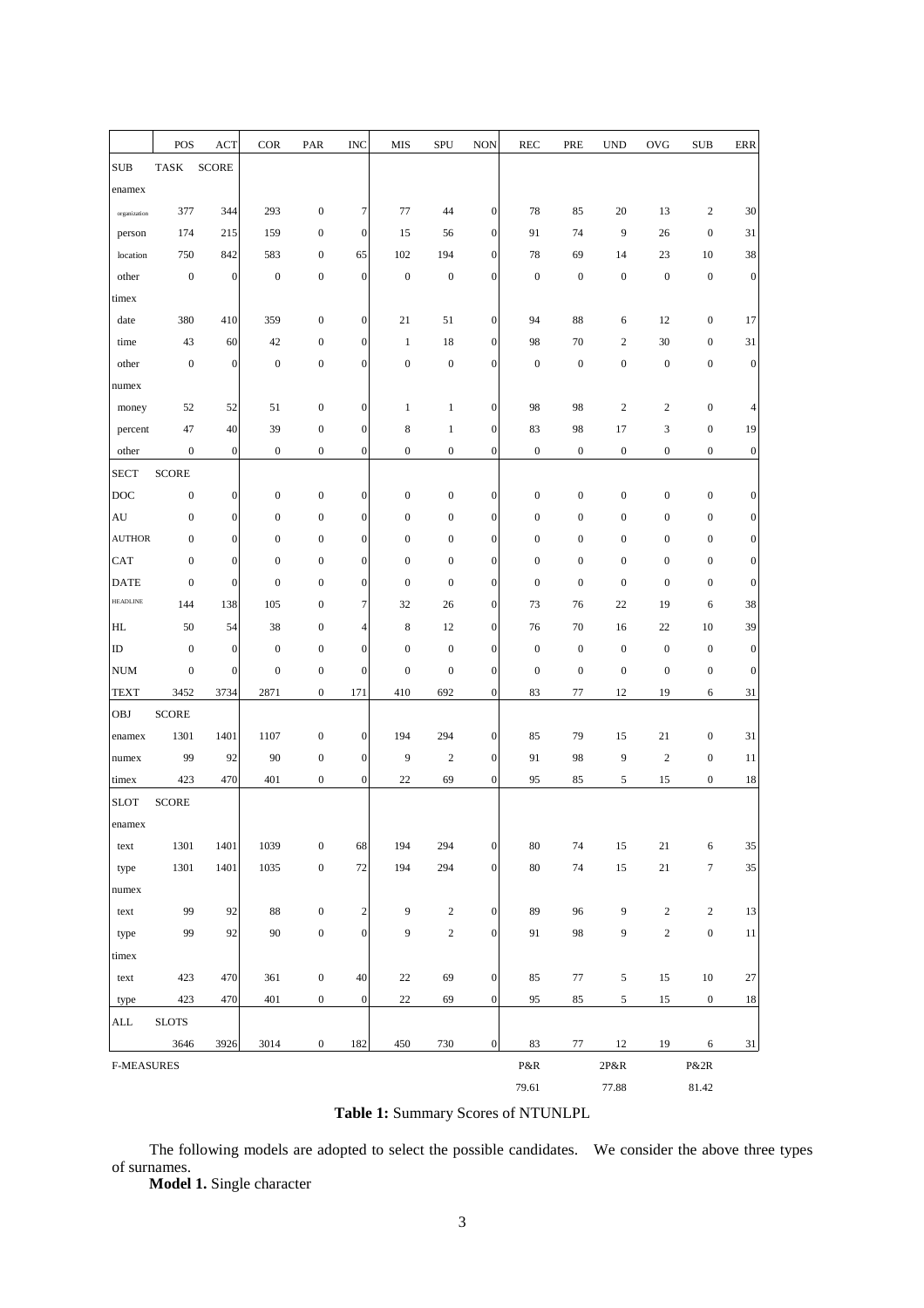- (i)  $P(C_1)^*P(C_2)^*P(C_3)$  using male training table > Threshold<sub>1</sub> and  $P(C_2)$ <sup>\*</sup> $P(C_3)$  using male training table > Threshold<sub>2</sub>, or
- (ii)  $P(C_1)^*P(C_2)^*P(C_3)$  using female training table > Threshold<sub>3</sub> and
	- $P(C_2)$ \*P(*C*<sub>3</sub>) using female training table > Threshold<sub>4</sub>

### **Model 2.** Two characters

- (i)  $P(C_2) * P(C_3)$  using male training table > Threshold., or
- (ii)  $P(C_2) * P(C_2)$  using female training table > Threshold<sub>4</sub>
- **Model 3.** Two surnames together

 $P(C_{12})^*P(C_2)^*P(C_3)$  using female training table > Threshold<sub>3</sub>,

 $P(C_2)$ <sup>\*</sup> $P(C_3)$  using female training table > Threshold<sub>4</sub> and

 $P(C_{12})^*P(C_2)^*P(C_3)$  using female training table >

- $P(C_{12})^*P(C_2)^*P(C_3)$  using male training table
- where C<sub>1</sub>, C<sub>2</sub> and C<sub>3</sub> are a continuous sequence of characters in a sentence, and they denote
	- surname and names, respectively,
		- $C_{11}$  and  $C_{12}$  denote the first and the second surnames,

 $P(C_i)$  is the probability of  $C_i$  to be a surname or a name.

For different types of surnames, different models are adopted. Because the surnames with two characters are always surnames, Model 2 neglects the score of surname part. Both Models 1 and 3 consider the score of surname. We compute the probabilities using female and male training tables, respectively. In Models (1) and (2), either male score or female score must be greater than thresholds. In Model (3), the person names must denote a female. In this case, the probability to be female must be greater than the probability to be male. The above three models can be extended to the single-character names. When a candidate cannot pass the thresholds, its last character is cut off and the remaining string is tried again. Thresholds are trained from the 1-million person name corpus. We let 99% of the training data pass the thresholds.

Besides the baseline model, titles, positions and special verbs are important local clues. When a title such as 'k' (President) appears before (after) a string, it is probably a person name. There are 476 titles in our database. Person names usually appear at the head or the tail of a sentence. Persons may be accompanied with speech-act verbs like "發言", "說", "提出", etc. For these cases, extra scores are added to help strings pass the thresholds.

Finally, we present a global clue. A person name may appear more than once in a document. We use cache to store the identified candidates and reset cache when next document is considered. There are four cases shown below when cache is used:

- (1)  $C_1C_2C_3$  and  $C_1C_2C_4$  are in the cache, and  $C_1C_2$  is correct.
- (2)  $C_1C_2C_3$  and  $C_1C_2C_4$  are in the cache, and both are correct.
- (3)  $C_1C_2C_3$  and  $C_1C_2$  are in the cache, and  $C_1C_2C_3$  is correct.
- (4)  $C_1C_2C_3$  and  $C_1C_2$  are in the cache, and  $C_1C_2$  is correct.

Cases (1) and (2) (cases (3) and (4)) are contradictory. In our treatment, a weight is assigned to each entry in the cache. The entry that has clear right boundary has a high weight. Titles, positions, and special verbs are clues for boundary. For those similar pairs that have different weights, the entry having high weight is selected. If both have high weights, both are chosen. When both have low weights, the score of the second character of a name part is critical. It determines if the character is kept or deleted.

## **Identification of Transliterated Person Names**

Transliterated person names denote foreigners. Compared with Chinese person names, the length of transliterated names is not restricted to 2 to 6 characters. The following strategies are adopted to recognize transliterated names:

- (1) transliterated name set
	- The transliterated names trained from MET data are regarded as a built-in name set.
- (2) character condition

Two special character sets are retrieved from MET training data, Hornby [10] and Huang [11]. The first character of transliterated names must belong to a 280-character set, and the remaining characters must appear in a 411-character set. The character condition is a loose restriction. The string that satisfies the character condition may denote a location, a building, an address, *etc*. It should be employed with other clues (refer to (3)-(5)).

(3) titles

Titles used in Chinese person names are also applicable to transliterated person names. Thus,  $\mathbb{E}$ |約翰| 港 will not be recognized as a transliterated person name.

(4) name introducers

Some words like "메", "메作", "메做", "名메", and "尊稱" can introduce transliterated names when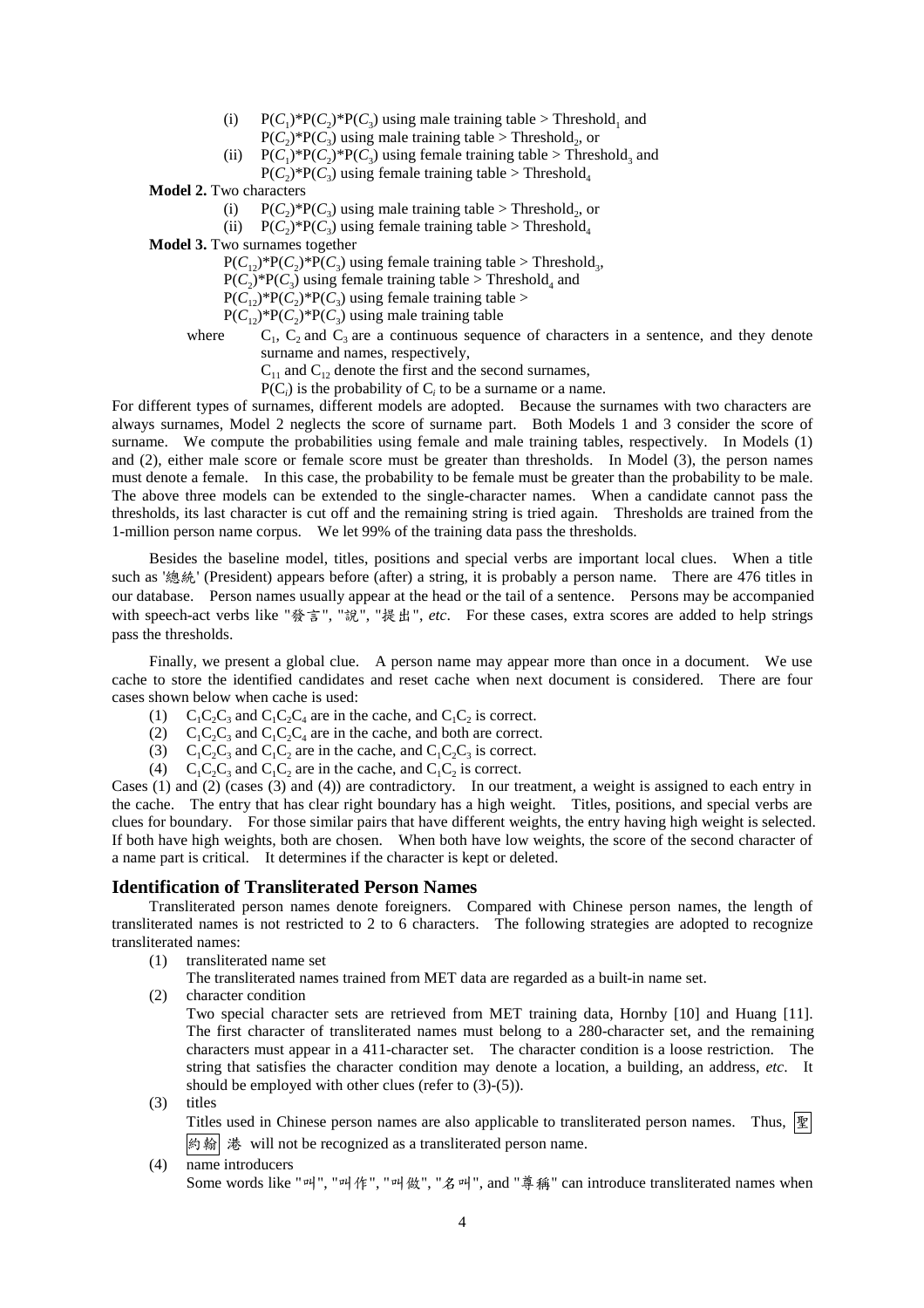they are used at the first time.

- (5) special verbs
	- Persons always appear with some special verbs like "發表", "暗示", and so on. Thus the same set of verbs used in Chinese person names are also used for transliterated person names.

Besides the above strategies, a complete transliterated person name is composed of first name, middle name and last name. For example, 阿卜杜勒·巴塞特·阿里·賽格拉西. The first, middle and last names are connected by a dot.

Cache mechanism is also helpful in the identification of transliterated names. A candidate that satisfies the character condition and one of the clues will be placed in the cache. At the second time, the clues may disappear, but we can recover the transliterated person name by checking cache. The following shows an example:

… 米切爾法官 …, … 米切爾因為 …

Title does not show up, when the name is mentioned again.

#### **Discussion**

The summary report in Table 1 shows the recall rate and the precision for person names are 91% and 74%, respectively. The major errors are listed below:

(1) segmentation

In our treatment, segmentation is done before named entity extraction. Part of person names may be regarded as words during segmentation. The following show some examples. The characters "黃金", "高潮", and "盛世" are common content words.

êÅ[ -> êÅ [ ÷&Á -> ÷ &Á g3 -> g 3

In this case, the person name is missed.

(2) surname set and character set

Those characters not listed in surname set are not considered as surnames, so that they cannot trigger our identification system. The characters "肖" and "庄" in person names "肖成林" and "庄 霞琴" are typical examples. Similarly, if the character of a transliterated person name does not belong to the predefined character set, the character will be neglected. For example, " $\frac{1}{k}$ " in " $\pm \frac{1}{k}$ " 捷耶夫" is not listed in the character set, and the scope error happens.

(3) blanks

Blank may appear between surname and name in the original MET-2 documents, e.g., " $\frac{m}{100}$  |  $\frac{m}{100}$ ". After segmentation, blanks are also inserted between words. We cannot tell if the blanks exist in the original documents or are inserted by our segmentation system.

(4) boundary errors

Some Chinese person names are mis-regarded as transliterated names, e.g.,

c -> c OBj -> OB

(5) titles

Titles are important clues for the identification of transliterated person names. Even if a transliterated name satisfies the character condition, it is not identified without title. The name " $\pm$ 庫" in the string "醫生卡庫" is missed because "醫生" is not listed in our title set.

(6) Japanese names

The current version cannot deal with Japanese names like " $\boxplus \nvdash$  #  $\&A$ .".

# **NAMED ORGANIZATION EXTRACTION**

#### **Extraction Algorithm**

The structure of organization names is more complex than that of person names. Basically, a complete organization name can be divided into two parts, i.e., name and keyword. The following specifies the rules we adopted to formulate its structure.

OrganizationName  $\rightarrow$  OrganizationName OrganizationNameKeyword

```
e.g., 聯合國 部隊
OrganizationName \rightarrow CountryName OrganizationNameKeyword
                 e.g., 美國 大使館
OrganizationName \rightarrow PersonName OrganizationNameKeyword
                 e.g., 羅慧夫 基金會
```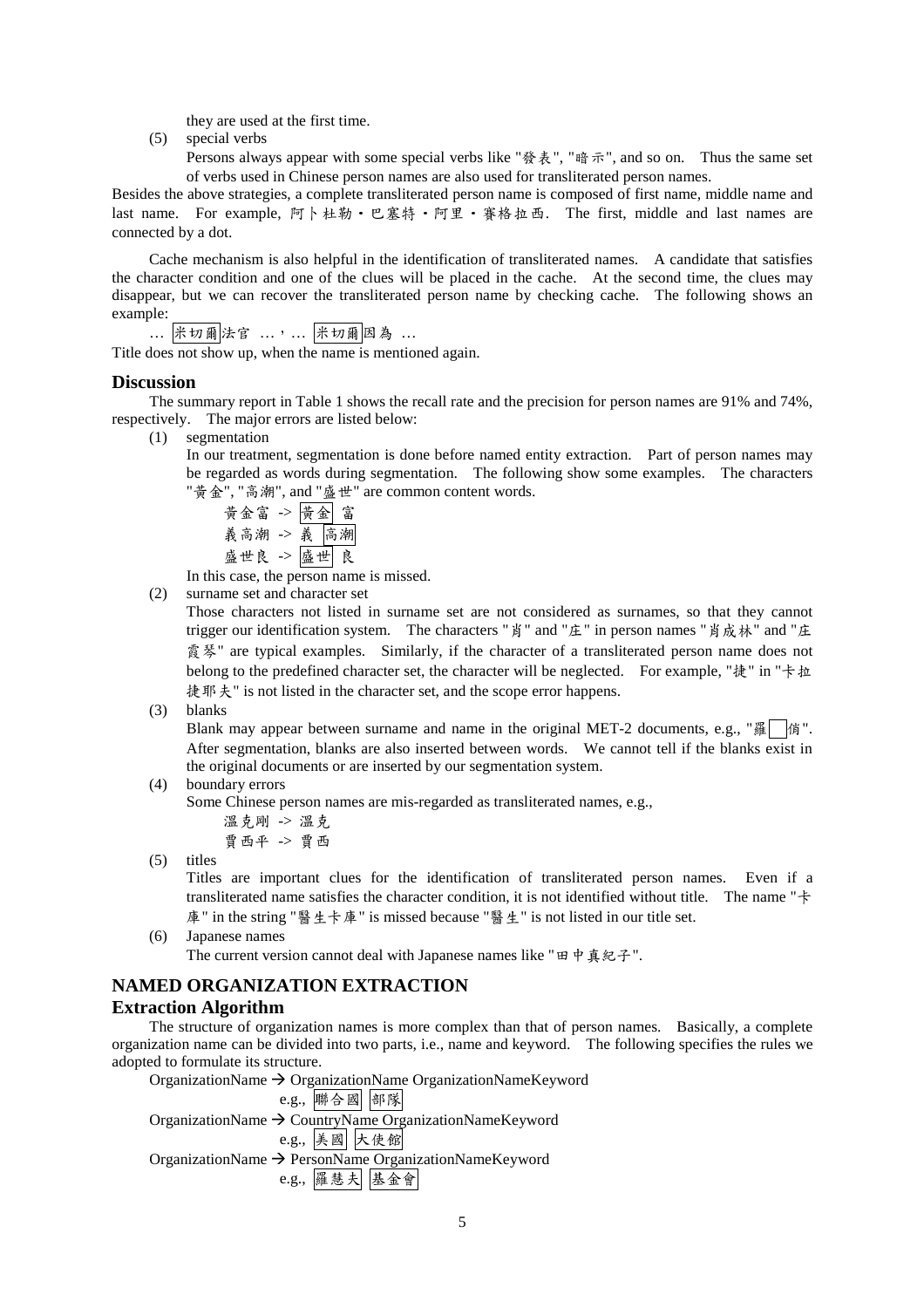| OrganizationName $\rightarrow$ CountryName {D DD} OrganizationNameKeyword |
|---------------------------------------------------------------------------|
| where D is a content word.                                                |
| e.g., 中國 國際 廣播電台                                                          |
| OrganizationName → PersonName {D D} OrganizationNameKeyword               |
| e.g., 羅慧夫 文教 基金會                                                          |
| OrganizationName $\rightarrow$ LocationName {D D} OrganizationNameKeyword |
| e.g., 台北 國際 廣播電台                                                          |
| OrganizationName $\rightarrow$ CountryName OrganizationName               |
| e.g., 美國 國防部                                                              |
| OrganizationName $\rightarrow$ LocationName OrgnizationName               |
| e.g., 伊利諾州 州府                                                             |
|                                                                           |

In current version, we collect 776 organization names and 1059 organization name keywords.

Transliterated person names and location names in the above rules still have to satisfy the character condition mentioned in last section. However, the character set is trained from transliterated person name corpus. It may not be suitable for location names. Consider an example "帕鬆錯湖旅遊度假村". "帕鬆錯 <sup>"</sup>湖", which is a lake in China, is not a transliterated name. The characters  $\frac{1}{k}$  and "錯" do not belong to the character set. Here, we utilize the feature of multiple occurrences of organization names in a document and propose n-gram model to deal with this problem. Although cache mechanism and n-gram use the same feature, i.e., multiple occurrences, their concepts are totally different. For organization names, we are not sure when a pattern should be put into cache because its left boundary is hard to decide. In our n-gram model, we select those patterns that meet the following criteria:

- (1) It must consist of a name and an organization name keyword.
- (2) Its length must be greater than 2 words.
- (3) It does not cross sentence boundary and any punctuation marks.
- (4) It must occur at lease two times.

#### **Discussion**

Table 1 shows the recall rate and the precision rate for the extraction of organization names are 78% and 85%, respectively. The following shows the error analysis.

- (1) more than two content words between name and keyword In current version, we accept only two interference words. Thus, the string " $\phi \boxtimes \left[\frac{1}{2} \times \frac{1}{2} \times \frac{1}{2} \times \frac{1}{2} \times \frac{1}{2} \times \frac{1}{2} \times \frac{1}{2} \times \frac{1}{2} \times \frac{1}{2} \times \frac{1}{2} \times \frac{1}{2} \times \frac{1}{2} \times \frac{1}{2} \times \frac{1}{2} \times \frac{1}{2} \times \$ 理 公司" is not recognized.
- (2) absent of keywords Keywords are important indicators for right boundary. The string "巴解法塔賀武裝" is lack of keyword, so it is missed.
- (3) absent of name part Name part serves as an indicator of left boundary. In the string " $\mathbb{Z} \nsubseteq \mathbb{Z} \triangle$  = 7", we cannot find a name.
- (4) n-gram errors

N-gram employs multiple occurrences to find a pattern. It is easy to propose false alarms, e.g., "這 家銀行" and "安得拉邦東南部發射基地".

# **NAMED LOCATION EXTRACTION**

### **Extraction Algorithm**

The structure of location names is similar to that of organization names. A complete location name is composed of name part and keyword part. We use the following rule to formulate this structure.

LocationName → PersonName LocationNameKeyword

LocationName  $\rightarrow$  LocationName LocationNameKeyword

Currently, we have 45 location keywords. The following shows some examples:

'山', '中心', '公路', '以北', '以西', '以東', '以南', '半島', '半球', '市', '市中心', etc.

There are 16,442 built-in location names in current versions. For the treatment of location names without keywords, we also introduce some locative verbs like '來自', '前往', and so on. The objects following this kind of verbs may be location names. For example, in the string "飛往聖路易斯", "聖路易斯" will be identified. Cache is also useful. For example, assume ' $\mathfrak{P}, \mathfrak{F} \otimes \mathfrak{F}$ ' is recognized as a location name and placed in cache. When '巴塞隆納' appears, it will be identified as a location name even if the location name keyword is omitted. N-gram model is also employed to recover those names that do not meet the character condition.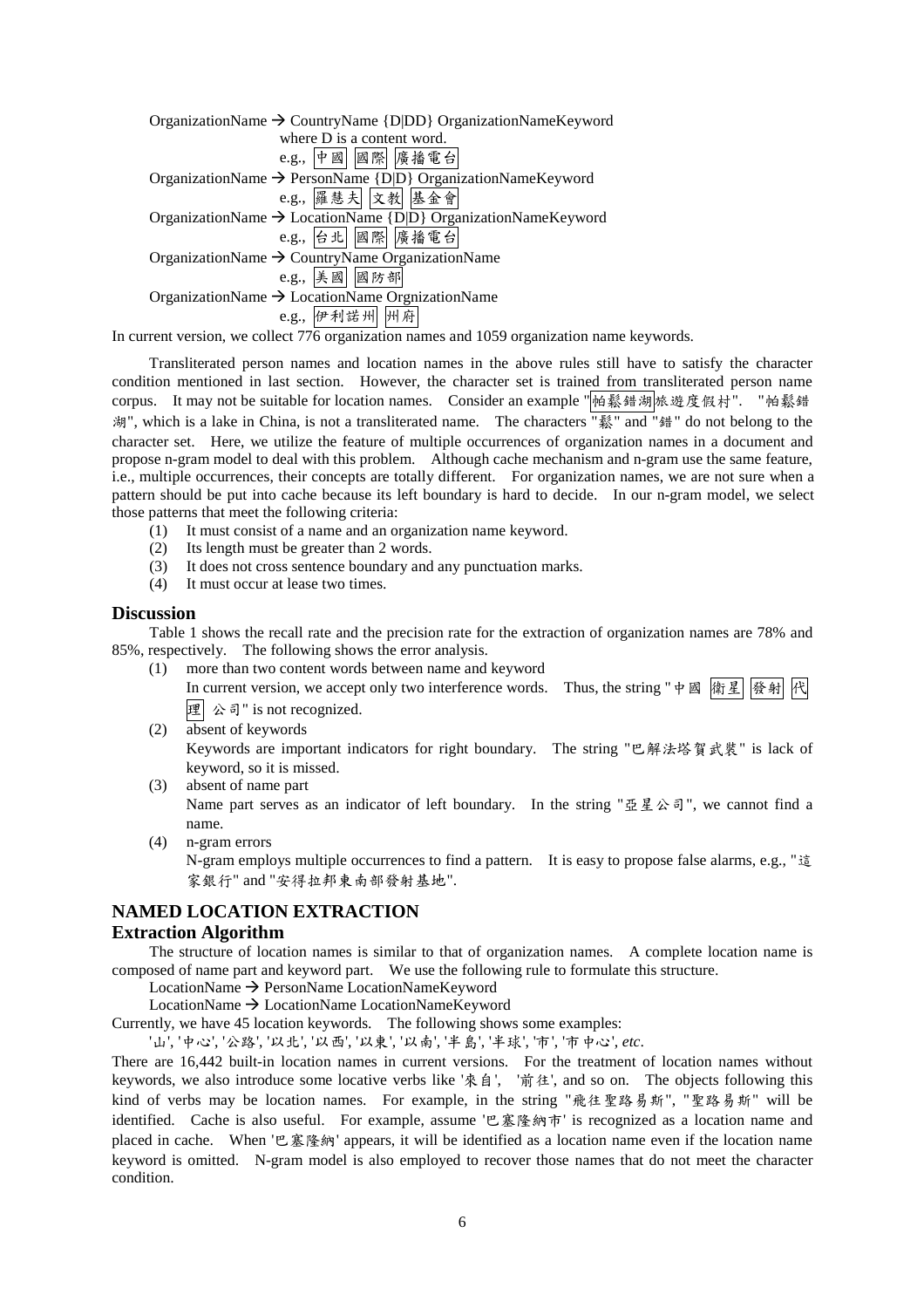## **Discussion**

Table 1 shows the recall rate and the precision rate in this part are 78% and 69%, respectively. The performance is worse than that of named people and named organization. The major types of errors are shown below.

(1) character set

The characters " $\bar{m}$ " and " $\bar{g}$ " in the string " $\bar{m}$ ,  $\bar{g}$ ,  $\bar{g}$ ,  $\bar{g}$ ,  $\bar{g}$ ,  $\bar{g}$ ,  $\bar{g}$  do not belong to our transliterated character set. Actually, it denotes a Japanese location name.

- (2) wrong keyword The character "部" is an organization keyword. Thus the string "菲律賓馬部" is misregarded as an organization name.
- (3) common content words The words such as " $\overline{\mathcal{R}}\mathcal{G}''$ , " $\pm \underline{\mathcal{I}}''$ , *etc.*, are common content words. We do not give them special tags.
- (4) single-character locations

The single-character locations such as " $\psi$ ", " $\theta$ ", and so on, are missed during recognition. Total 57 errors are of this type.

(5) interference words between name part and keywords

There are words between name part and keywords. For example, "肯尼迪航天中心" and "懷特桑 兹博彈機射場". Here the words "航天" and "導彈" are common words in China newspaper, but seldom used in Taiwan.

# **OTHER ENTITY EXTRACTION**

## **Extraction Algorithm**

We use grammar rules to capture the remaining entities, including date/time expressions and monetary and percentage expressions. The following shows the specification of each type of expressions. Each rule is accompanied with an example.

- (1) date expressions
	- $DATA \rightarrow NUMBER YEAR$  $\text{DATE} \rightarrow \text{NUMBER MTHUNIT}$  $\text{DATE} \rightarrow \text{NUMBER DUNIT}$  $\text{DATE} \rightarrow \text{REGINC}$  $\overline{DATE} \rightarrow \overline{FSTATE}$  DATE  $DATA \rightarrow$  COMMON DATE  $\text{DATE} \rightarrow \text{REGINE}\ \text{DATE}$  $DATA \rightarrow$  DATE DMONTH  $DATATE \rightarrow DATATE$  BSTATE  $\overline{DATE} \rightarrow \overline{FSTATE}$  DATE  $\text{DATE} \rightarrow \text{FSTATEDATE}$  DMONTH  $\text{DATE} \rightarrow \text{FSTATEDATE}$  FSTATEDATE  $DATE \rightarrow DATE YXY DATE$  (去年三月至今年五月)
- (2) time expressions
	- TIME  $\rightarrow$  NUMBER HUNIT TIME  $\rightarrow$  NUMBER MUNIT TIME  $\rightarrow$  NUMBER SUNIT TIME  $\rightarrow$  FSTAETIME TIME TIME  $\rightarrow$  FSTATE TIME TIME  $\rightarrow$  TIME BSTATE TIME  $\rightarrow$  MORN BSTATE TIME  $\rightarrow$  TIME TIME TIME  $\rightarrow$  TIME YXY TIME ( TIME  $\rightarrow$  NUMBER COLON NUMBER  $($
- (3) monetary expressions  $DMONEY \rightarrow MOUNIT$  NUMBER MOUNIT  $DMONEY \rightarrow NUMBER MOUNIT MOUNIT$  $DMONEY \rightarrow NIIMBER MOLINIT$

|    | D<br>. 月           |
|----|--------------------|
| 兩年 |                    |
| 臤  | .刍<br>D            |
| 年  |                    |
| £  |                    |
| 诘  | 底)                 |
|    |                    |
| E  |                    |
| 年  | Ξ<br>今年<br>五月<br>至 |
|    |                    |



|                 | ·天 到 明天) |    |  |
|-----------------|----------|----|--|
| $\overline{03}$ |          |    |  |
|                 |          |    |  |
| 美金 五            |          | 元) |  |

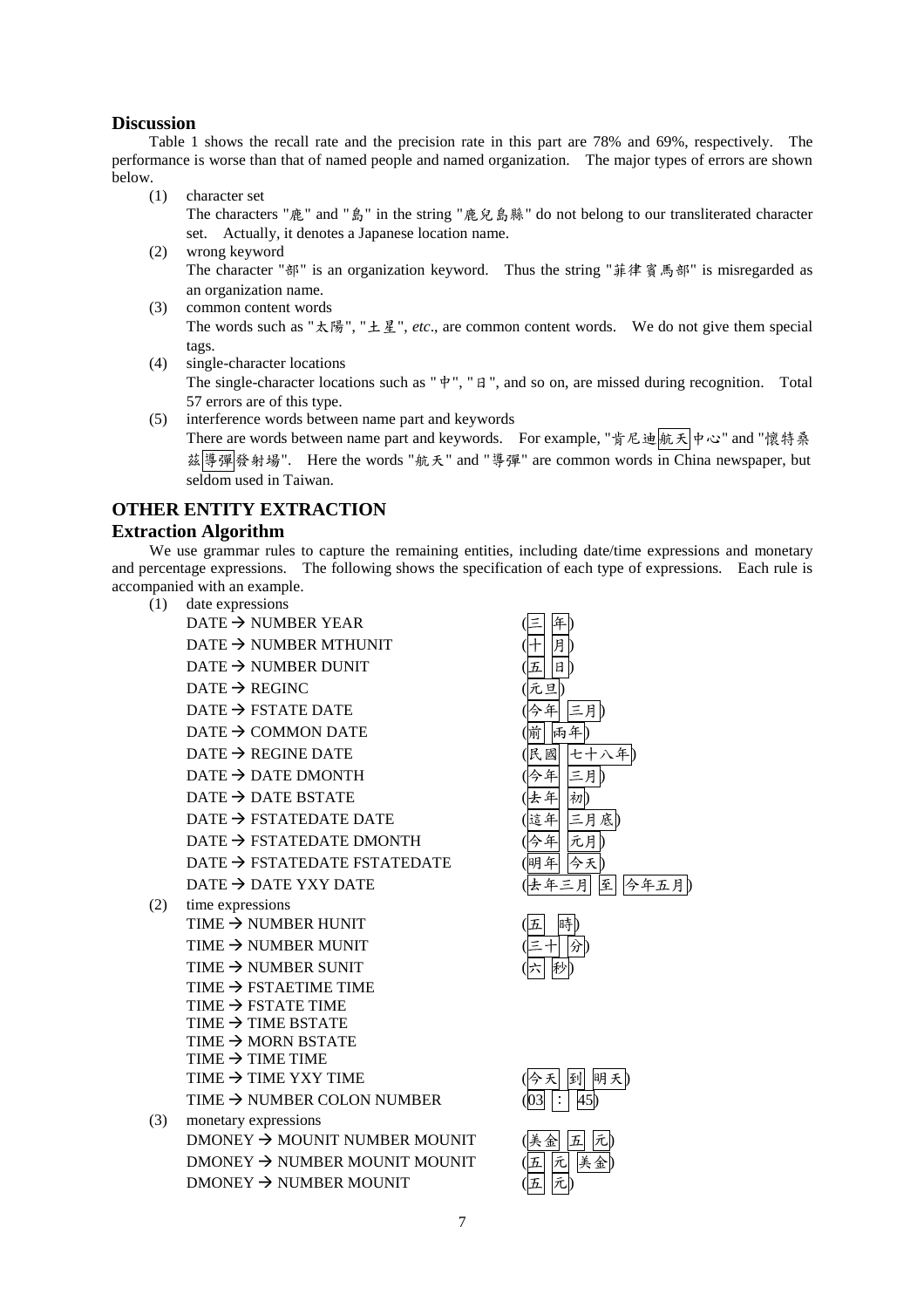

Rule-based approach is simple. We can add, delete and modify rules quickly without modifying the identification programs. However, the above rules cannot capture ambiguous cases. For example, " $\ddot{\mathcal{R}}$ " may mean the address number (e.g., 中山路九號) or the date number (e.g., 三月九號). Augmented grammar rules are needed to introduce constraints to check if the extracted entity can fit into the context.

### **Discussion**

The summary report in Table 1 shows that the recall rate and the precision rate for date expression, time expression, monetary expression and percentage expression are (94%, 88%), (98%, 70%), (98%, 98%) and (83%, 98%), respectively. The major errors are shown as follows:

(1) propagation errors

Because we employ a segmentation system to identify basic tokens before entity extraction, some words like "迄今", "今後", *etc.*, are regarded as terms. In this way, "今" is always missed. Similarly, named people are extracted before date expressions. The errors resulting from the previous steps propagate to the next steps. Consider the following example.

自 1998 年阿麗雅納 …

The named people extraction procedure regards "年阿麗雅納" as a transliterated name. After that, "1998  $#$ " is missed because the date unit is absent.

(2) absent date units

In some sentences, the date unit " $\#$ " does not appear, so that " $-\hbar \hbar \hbar \hat{\pi}$ " is missed. In some examples like " $\hbar$ ,  $H +$ ", the date unit should appear but it is absent. Thus it is also not captured.

- (3) absent keywords Some keywords are not listed. For example, "莫斯科時間", "至今", and so on. Thus, for "上午 莫斯科時間 8 點 58 分" and "1960 年至今", only some fragments, e.g., "上午", "8 點 58 分", and "1960 年" are identified.
- (4) rule coverage

Patterns like "今、明雨年" are not considered in this version, thus they are missed. Similarly, the percentage expressions like "2/3", " $=$   $+$   $\land$   $\geq$   $-$ ", " $\leq$   $\frac{3}{4}$  $\land$   $\geq$   $-$ ", and so on, are not represented in our grammar.

(5) ambiguity

Some characters like " $\mathbb{R}^n$ " can be used in time and monetary expressions. Expression " $\dagger \perp \mathbb{R}$  + 七億美元" is divided into two parts: "十二點" and "七七億美元". Similarly, the strings "十分" and "  $-\mathbb{R}^n$ " are words. In our pipelined model, " $\hbar$ ,點十分" and "下午一時" will be missed.

# **CONCLUDING REMARKS**

This paper proposes a pipeline model to extract named entities from Chinese documents. Different types of information from different levels of text are employed, including character conditions, statistic information, titles, punctuation marks, organization and location keywords, speech-act and locative verbs, cache and *n*-gram model. The context ranges from very short to very long. The recall rate (83%) and the precision rate (77%) are achieved. The major errors result from propagation errors, keyword sets, character sets, rule coverage, and so on. How to integrate different modules (including segmentation and recognition) in an interleaving way, and how to learn grammar rules, keyword sets and character sets automatically have to be studied furthermore.

## **REFERENCES**

[ 1 ] Jen-Chang Lee, Yue-Shi Lee and Hsin-Hsi Chen, "Identification of Personal Names in Chinese Texts," *Proceedings of ROCLING VII*, Taiwan, August 12-13 1994, pp. 203-222 (in Chinese).

[ 2 ] Hsin-Hsi Chen Jen-Chang and Lee, "The Identification of Organization Names in Chinese Texts,"